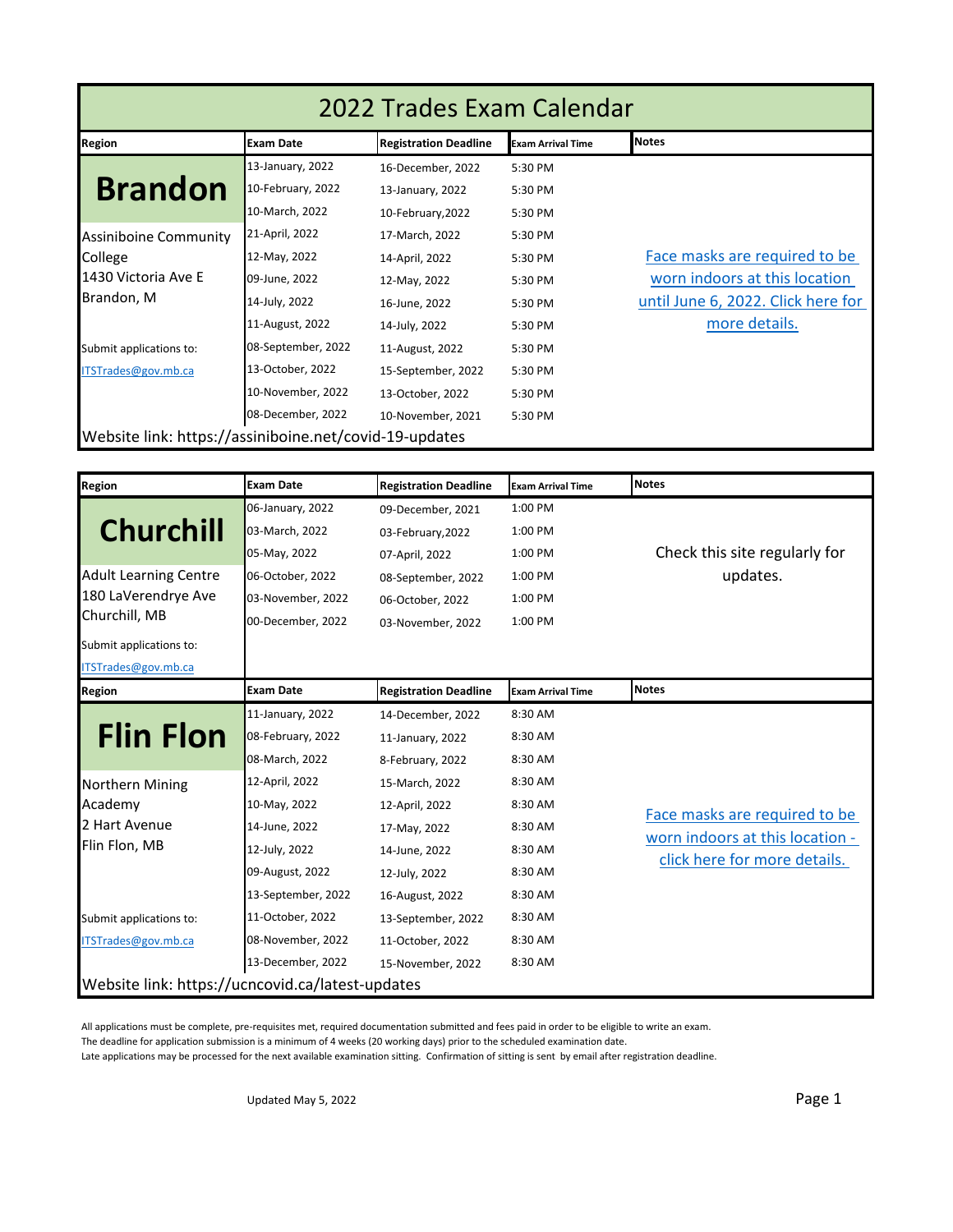| Region                                           | <b>Exam Date</b>   | <b>Registration Deadline</b> | <b>Exam Arrival Time</b> | <b>Notes</b>                    |
|--------------------------------------------------|--------------------|------------------------------|--------------------------|---------------------------------|
|                                                  |                    |                              |                          |                                 |
| <b>The Pas</b>                                   | 13-January, 2022   | 16-December, 2022            | 8:30 AM                  |                                 |
|                                                  | 10-February, 2022  | 13-January, 2022             | 8:30 AM                  |                                 |
| <b>UCN</b>                                       | 10-March, 2022     | 10-February, 2022            | 8:30 AM                  |                                 |
| 436 7th St. E                                    | 14-April, 2022     | 17-March, 2022               | 8:30 AM                  |                                 |
| The Pas, MB                                      | 12-May, 2022       | 14-April, 2022               | 8:30 AM                  | Face masks are required to be   |
|                                                  | 09-June, 2022      | 12-May, 2022                 | 8:30 AM                  | worn indoors at this location - |
|                                                  | 14-July, 2022      | 16-June, 2022                | 8:30 AM                  |                                 |
|                                                  | 11-August, 2022    | 14-July, 2022                | 8:30 AM                  | Click here for more details.    |
|                                                  | 08-September, 2022 | 11-August, 2022              | 8:30 AM                  |                                 |
| Submit applications to:                          | 13-October, 2022   | 15-September, 2022           | 8:30 AM                  |                                 |
| ITSTrades@gov.mb.ca                              | 10-November, 2022  | 13-October, 2022             | 8:30 AM                  |                                 |
|                                                  | 08-December, 2022  | 10-November, 2021            | 8:30 AM                  |                                 |
| Website link: https://ucncovid.ca/latest-updates |                    |                              |                          |                                 |

| <b>Region/Location</b>                           | <b>Exam Date</b>   | <b>Registration Deadline</b> | <b>Exam Arrival Time</b> | <b>Notes</b>                                                     |
|--------------------------------------------------|--------------------|------------------------------|--------------------------|------------------------------------------------------------------|
|                                                  | 13-January, 2022   | 16-December, 2022            | 8:30 AM                  |                                                                  |
| <b>Thompson</b>                                  | 10-February, 2022  | 13-January, 2022             | 8:30 AM                  |                                                                  |
|                                                  | 10-March, 2022     | 10-February, 2022            | 8:30 AM                  |                                                                  |
| <b>IUCN</b>                                      | 14-April, 2022     | 17-March, 2022               | 8:30 AM                  |                                                                  |
| 55 UCN Dr.                                       | 12-May, 2022       | 14-April, 2022               | 8:30 AM                  |                                                                  |
| Thompson, MB                                     | 09-June, 2022      | 12-May, 2022                 | 8:30 AM                  | Face masks are required to be<br>worn indoors at this location - |
|                                                  | 14-July, 2022      | 16-June, 2022                | 8:30 AM                  | Click here for more details.                                     |
| Submit applications to:                          | 11-August, 2022    | 14-July, 2022                | 8:30 AM                  |                                                                  |
| ITSTrades@gov.mb.ca                              | 08-September, 2022 | 11-August, 2022              | 8:30 AM                  |                                                                  |
|                                                  | 13-October, 2022   | 15-September, 2022           | 8:30 AM                  |                                                                  |
|                                                  | 10-November, 2022  | 13-October, 2022             | 8:30 AM                  |                                                                  |
|                                                  | 08-December, 2022  | 10-November, 2021            | 8:30 AM                  |                                                                  |
| Website link: https://ucncovid.ca/latest-updates |                    |                              |                          |                                                                  |

All applications must be complete, pre-requisites met, required documentation submitted and fees paid in order to be eligible to write an exam. The deadline for application submission is a minimum of 4 weeks (20 working days) prior to the scheduled examination date. Late applications may be processed for the next available examination sitting. Confirmation of sitting is sent by email after registration deadline.